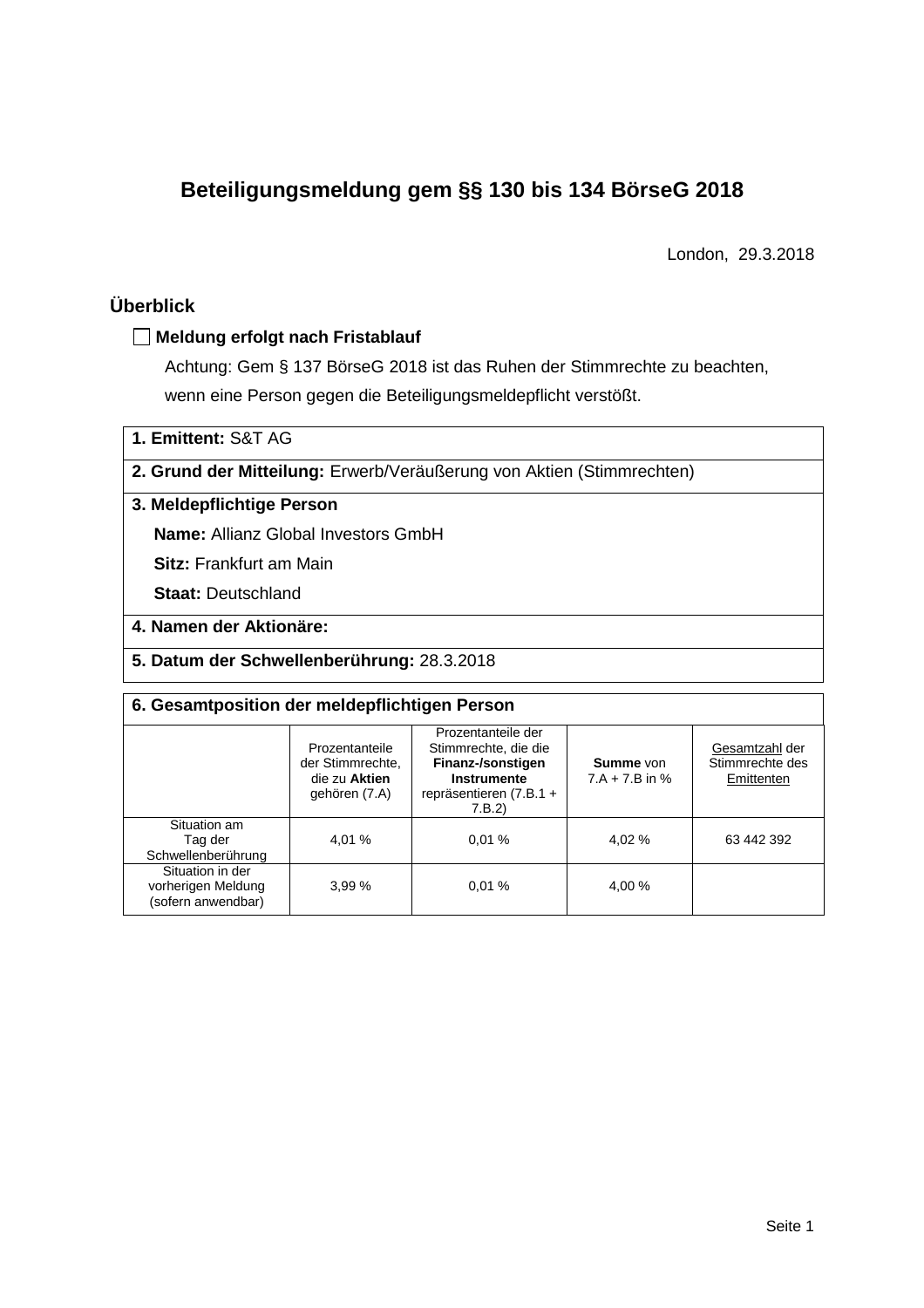# **Details**

 $\overline{\Gamma}$ 

# **7. Details über die gehaltenen Instrumente am Tag der Berührung der Schwelle:**

| A: Stimmrechte, die zu Aktien gehören |                                       |                                      |                                         |                                         |  |  |  |  |
|---------------------------------------|---------------------------------------|--------------------------------------|-----------------------------------------|-----------------------------------------|--|--|--|--|
| <b>ISIN der Aktien</b>                | Anzahl der Stimmrechte                |                                      | Prozentanteil der Stimmrechte           |                                         |  |  |  |  |
|                                       | Direkt<br>$(S$ 130 Börse $G$<br>2018) | Indirekt<br>$(S$ 133 BörseG<br>2018) | <b>Direkt</b><br>(§ 130 BörseG<br>2018) | Indirekt<br>$(S$ 133 Börse $G$<br>2018) |  |  |  |  |
| AT0000A0E9W5                          | 2 545 472                             |                                      | 4.01 %                                  | 0.00%                                   |  |  |  |  |
| Subsumme A                            | 2 545 472                             |                                      |                                         | 4.01 %                                  |  |  |  |  |

| B 1: Finanzinstrumente / sonstige Instrumente gem § 131 Abs 1 Z 1 BörseG 2018                                                                        |  |              |  |  |  |  |
|------------------------------------------------------------------------------------------------------------------------------------------------------|--|--------------|--|--|--|--|
| Anzahl der Stimmrechte<br>Prozentanteil der<br>Ausübungsfrist<br>die erworben werden<br>Verfalldatum<br>Art des Instruments<br>Stimmrechte<br>können |  |              |  |  |  |  |
|                                                                                                                                                      |  |              |  |  |  |  |
|                                                                                                                                                      |  | Subsumme B.1 |  |  |  |  |

| B 2: Finanzinstrumente / sonstige Instrumente gem § 131 Abs 1 Z 2 BörseG 2018 |              |                |                                    |                           |                                     |  |
|-------------------------------------------------------------------------------|--------------|----------------|------------------------------------|---------------------------|-------------------------------------|--|
| Art des<br>Instruments                                                        | Verfalldatum | Ausübungsfrist | Physisches oder<br>Cash Settlement | Anzahl der<br>Stimmrechte | Prozentanteil<br>der<br>Stimmrechte |  |
| Contract for<br>difference                                                    | N/A          | N/A            | Cash                               | 5 1 1 2                   | 0.01%                               |  |
|                                                                               |              |                | Subsumme B.2                       | 5 1 1 2                   | 0.01%                               |  |

 $\overline{\phantom{a}}$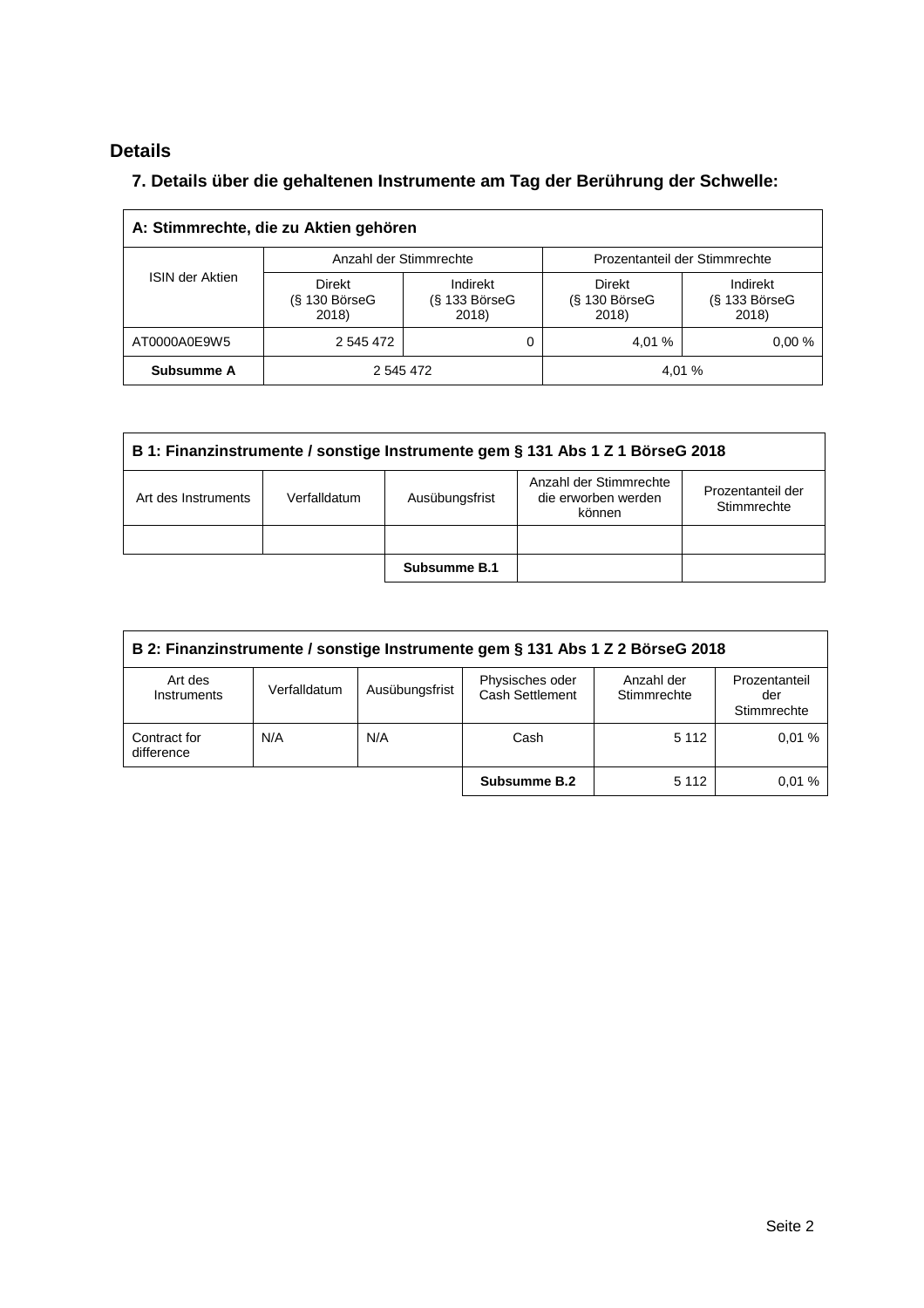## **8. Information in Bezug auf die meldepflichtige Person:**

 Die meldepflichtige Person (Punkt 3) wird nicht von einer natürlichen/juristischen Person kontrolliert und kontrolliert auch keine andere Person, die direkt oder indirekt Instrumente am Emittenten hält.

 $\boxtimes$  Volle Kette der kontrollierten Unternehmen, über die die Stimmrechte und/oder Finanz-/sonstigen Instrumente gehalten werden, beginnend mit der obersten kontrollierenden natürlichen oder juristischen Person:

| Ziffer | <b>Name</b>                             | Direkt kontrolliert<br>durch Ziffer | Direkt gehaltene<br>Stimmrechte in<br>Aktien $(\%)$ | Direkt gehaltene<br>Finanz-<br>/sonstige<br>Instrumente $(\%)$ | <b>Total</b> von beiden<br>$(\% )$ |
|--------|-----------------------------------------|-------------------------------------|-----------------------------------------------------|----------------------------------------------------------------|------------------------------------|
|        | Allianz SE                              |                                     |                                                     |                                                                |                                    |
| 2      | Allianz Asset<br>Management AG          |                                     |                                                     |                                                                |                                    |
| 3      | Allianz Global<br><b>Investors GmbH</b> | 2                                   | 4,01 %                                              | 0.01%                                                          | 4,02 %                             |
|        |                                         |                                     |                                                     |                                                                |                                    |

### **9. Im Falle von Stimmrechtsvollmacht**

Datum der Hauptversammlung: -

Stimmrechtsanteil nach der Hauptversammlung: - entspricht - Stimmrechten

#### **10. Sonstige Kommentare:**

London am 29.3.2018

-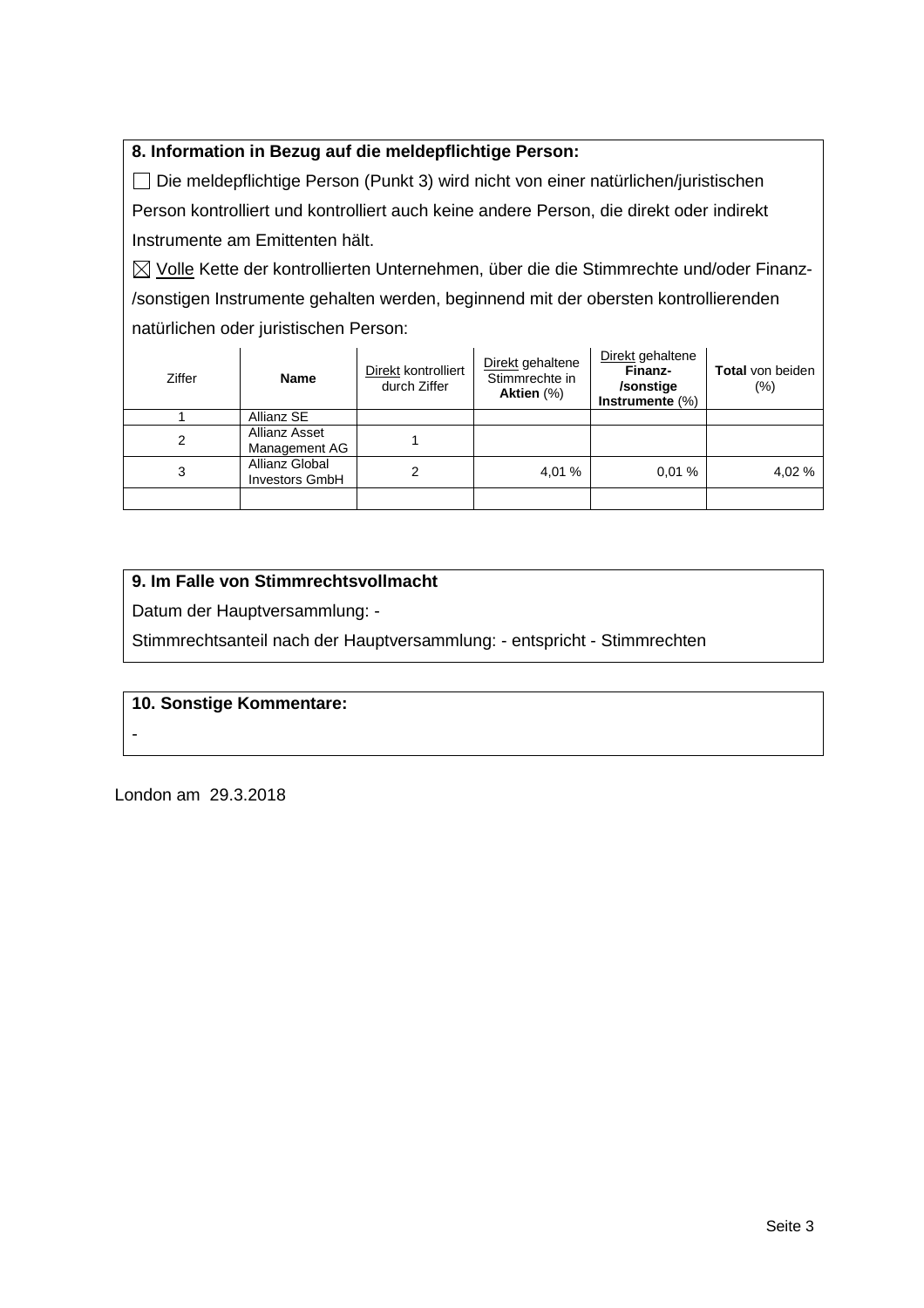# **Major holdings notification pursuant to Sec. 130 to 134 BörseG 2018**

London, 29.3.2018

### **Overview**

#### **Notification made after deadline**

Caution: In case of violations of major holdings notification rules, please pay attention to Section 137 BörseG 2018 (Suspension of voting rights)

- **1. Issuer:** S&T AG
- **2. Reason for the notification:** Acquisition or disposal of voting rights

### **3. Person subject to notification obligation**

**Name:** Allianz Global Investors GmbH

**City:** Frankfurt am Main

**Country:** Deutschland

#### **4. Name of shareholder(s):**

### **5. Date on which the threshold was crossed or reached:** 28.3.2018

#### **6. Total positions**

|                                                                                | % of voting rights<br>attached to<br>shares $(7.A)$ | % of voting rights<br>through<br>financial/other<br>instruments $(7.B.1 +$<br>7.B.2) | <b>Total</b> of both in %<br>$(7.A + 7.B)$ | Total number of<br>voting rights of<br>issuer |
|--------------------------------------------------------------------------------|-----------------------------------------------------|--------------------------------------------------------------------------------------|--------------------------------------------|-----------------------------------------------|
| Resulting situation on the<br>date on which threshold<br>was crossed / reached | 4.01 %                                              | 0.01%                                                                                | 4,02 %                                     | 63 442 392                                    |
| Position of previous<br>notification (if applicable)                           | 3.99%                                               | 0.01%                                                                                | 4,00 %                                     |                                               |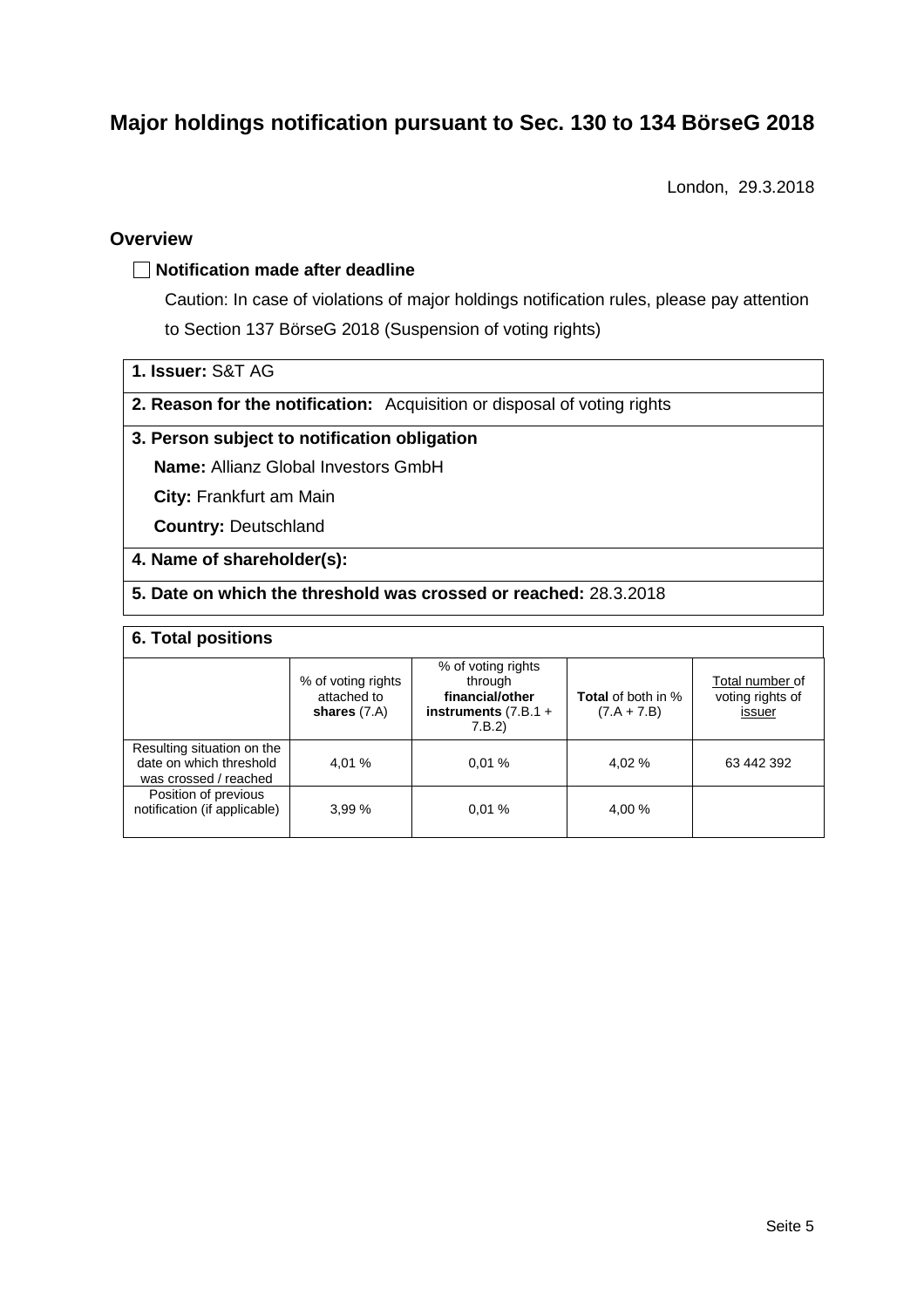# **Details**

## **7. Notified details of the resulting situation:**

| A: Voting rights attached to shares |                                           |                                      |                                           |                                      |  |  |  |
|-------------------------------------|-------------------------------------------|--------------------------------------|-------------------------------------------|--------------------------------------|--|--|--|
|                                     | Number of voting rights                   |                                      | % of voting rights                        |                                      |  |  |  |
| <b>ISIN Code</b>                    | <b>Direct</b><br>(Sec 130 BörseG<br>2018) | Indirect<br>(Sec 133 BörseG<br>2018) | <b>Direct</b><br>(Sec 130 BörseG<br>2018) | Indirect<br>(Sec 133 BörseG<br>2018) |  |  |  |
| AT0000A0E9W5                        | 2 545 472                                 | 0                                    | 4.01 %                                    | 0.00%                                |  |  |  |
| <b>SUBTOTAL A</b>                   | 4.01 %<br>2 545 472                       |                                      |                                           |                                      |  |  |  |

| B 1: Financial / Other Instruments pursuant to Sec. 131 para. 1 No. 1 BörseG 2018 |                        |                     |                                                                                      |                    |  |  |
|-----------------------------------------------------------------------------------|------------------------|---------------------|--------------------------------------------------------------------------------------|--------------------|--|--|
| Type of instrument                                                                | <b>Expiration Date</b> | Exercise Period     | Number of voting<br>rights that may be<br>acquired if the<br>instrument is exercised | % of voting rights |  |  |
|                                                                                   |                        |                     |                                                                                      |                    |  |  |
|                                                                                   |                        | <b>SUBTOTAL B.1</b> |                                                                                      |                    |  |  |

| B 2: Financial / Other Instruments pursuant to Sec. 131 para. 1 No. 2 BörseG 2018 |                    |                    |                               |                            |                       |  |
|-----------------------------------------------------------------------------------|--------------------|--------------------|-------------------------------|----------------------------|-----------------------|--|
| Type of instrument                                                                | Expiration<br>Date | Exercise<br>Period | Physical /<br>Cash Settlement | Number of<br>voting rights | % of voting<br>rights |  |
| Contract for<br>difference                                                        | N/A                | N/A                | Cash                          | 5 1 1 2                    | 0.01%                 |  |
|                                                                                   |                    |                    | <b>SUBTOTAL B.2</b>           | 5 1 1 2                    | 0.01%                 |  |